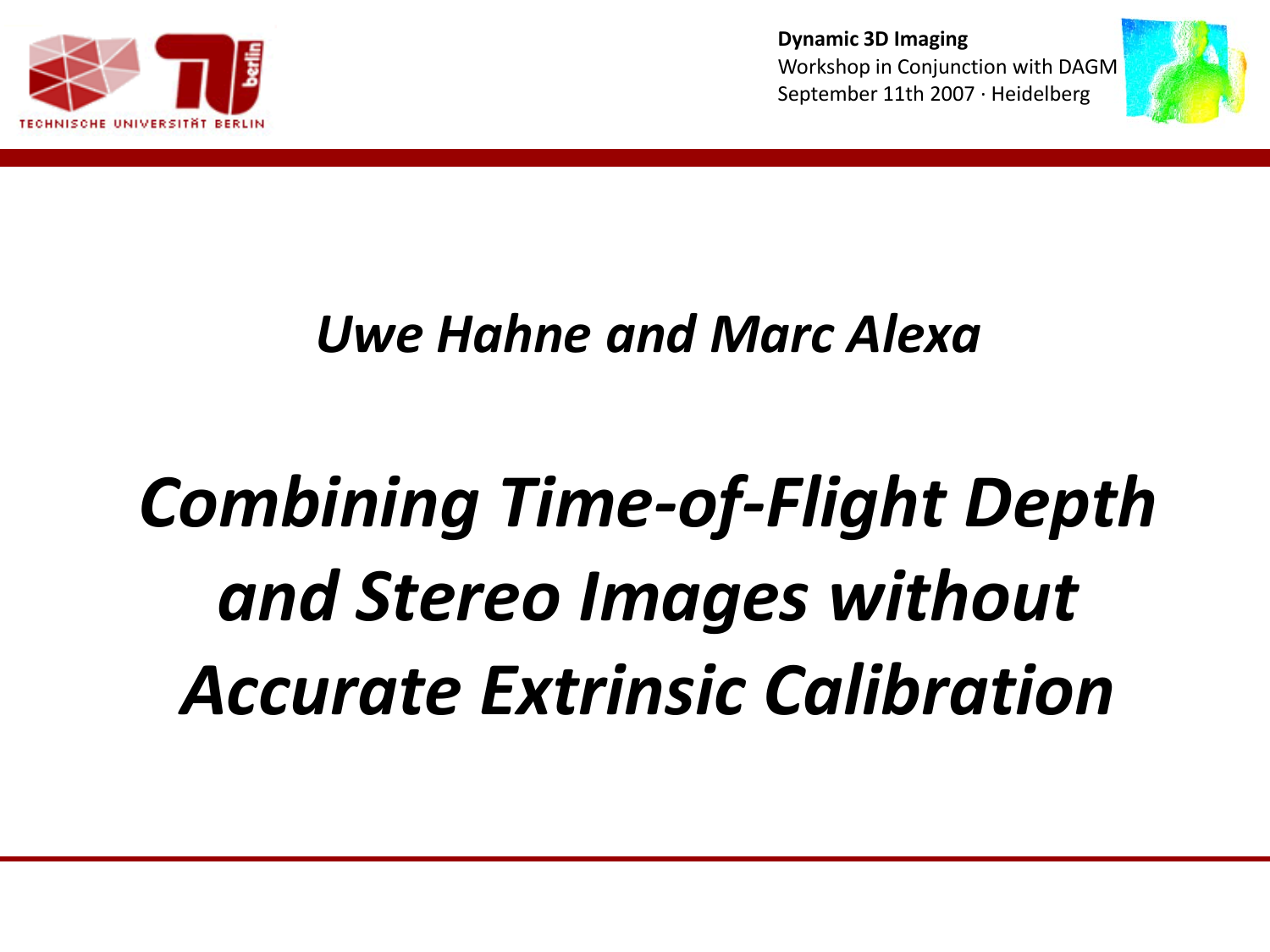

#### **Motivation**

**Dynamic 3D Imaging** Workshop in Conjunction with DAGM September 11th 2007 · Heidelberg



- **The human visual system is three-dimensional (3D)!**
- 3D reconstruction of real world objects is widelyused in Science, Web, Games, Movies, TV...
- Upcoming stereoscopic displays are a step towards "3D TV"



#### **→ Stereo Vision**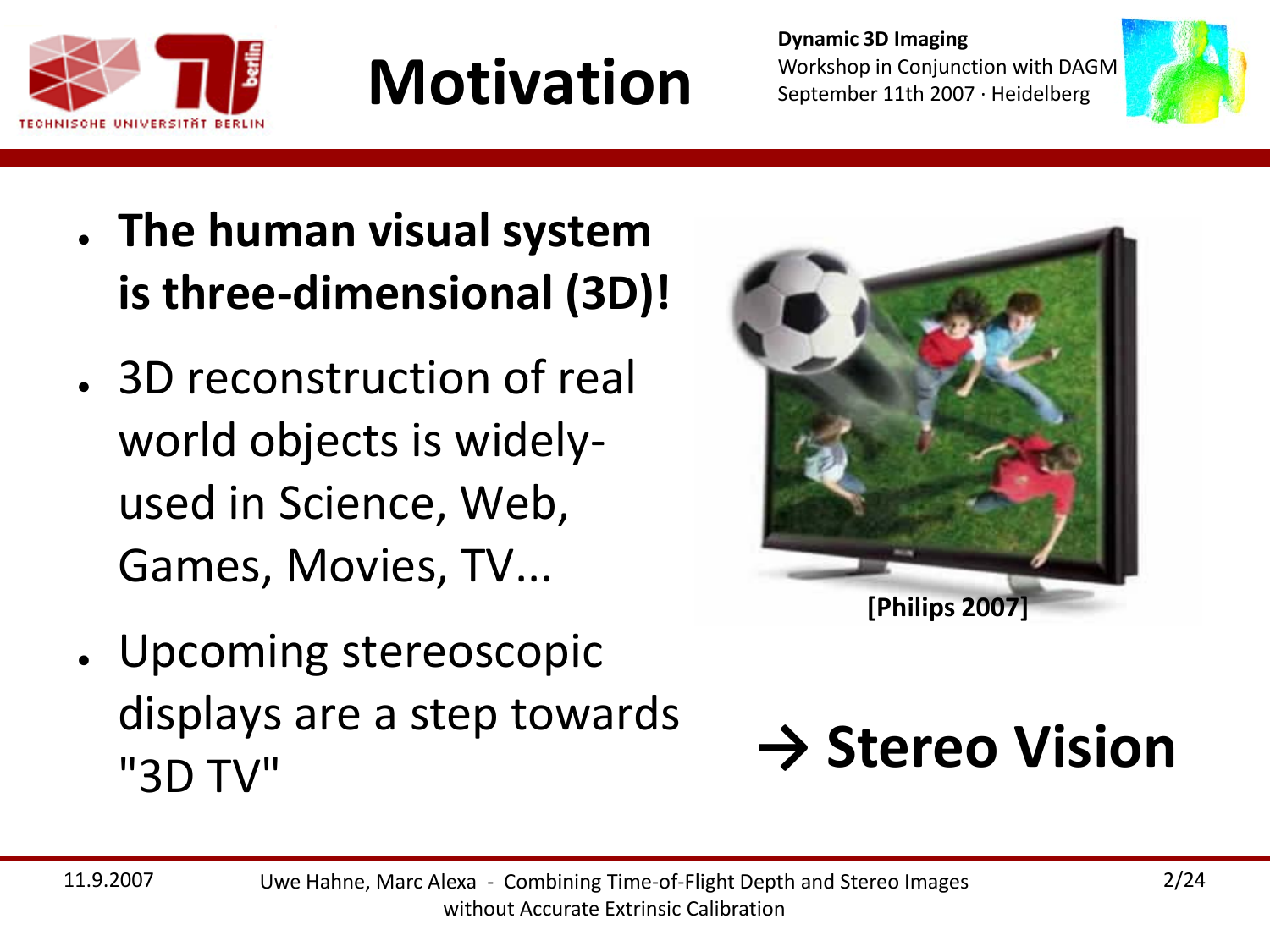

**Motivation**

**Dynamic 3D Imaging** Workshop in Conjunction with DAGM September 11th 2007 · Heidelberg



- **However, the stereo problem is still unsolved!**
	- − **no features, no matching**
- New 3D camera technologies
	- − PMD
	- − Zcam





**[PMDTec]**

**→ Use these new technologies** 

#### **to enhance stereo imaging**

11.9.2007 Uwe Hahne, Marc Alexa - Combining Time-of-Flight Depth and Stereo Images without Accurate Extrinsic Calibration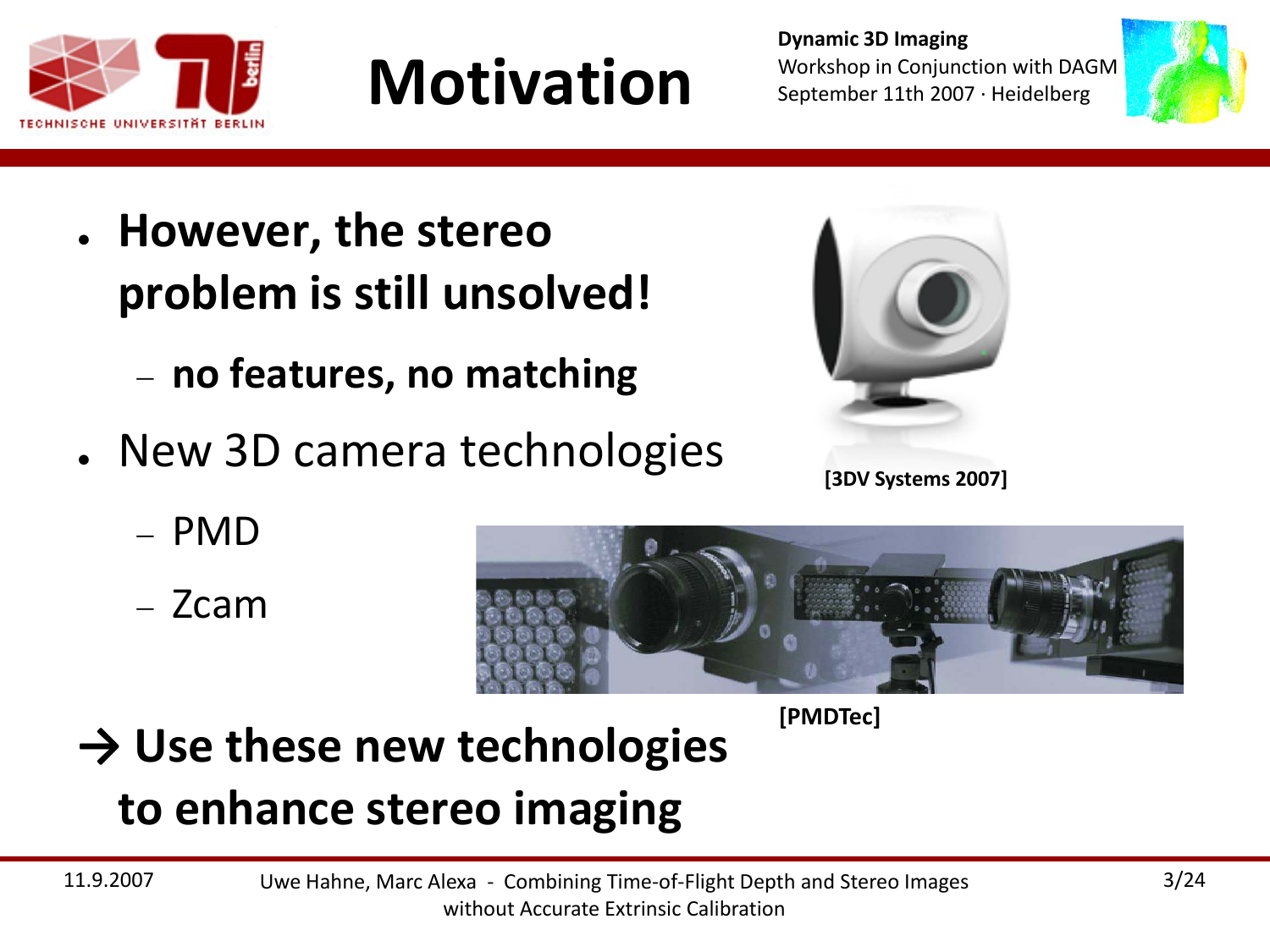





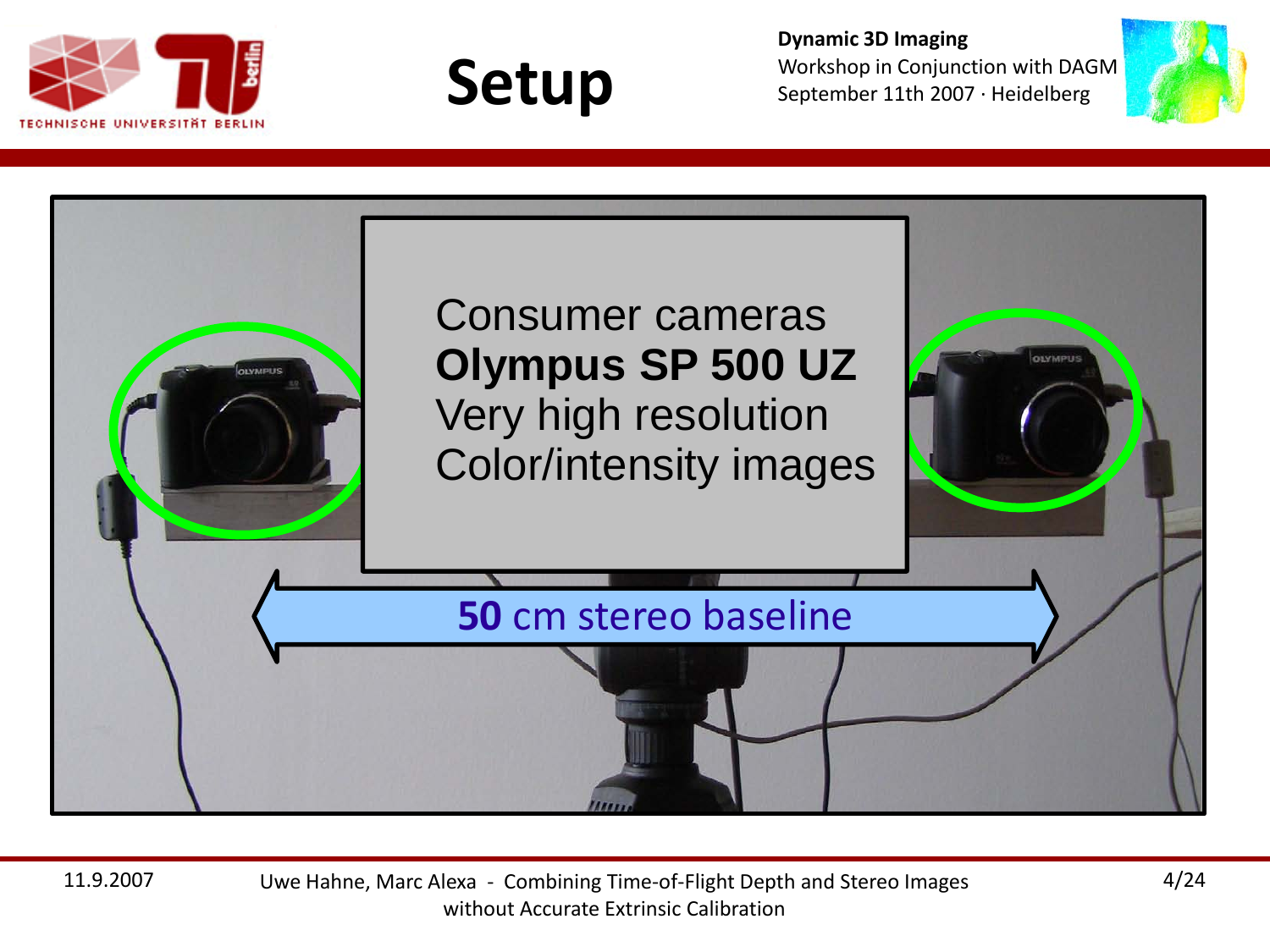







11.9.2007 Uwe Hahne, Marc Alexa - Combining Time-of-Flight Depth and Stereo Images without Accurate Extrinsic Calibration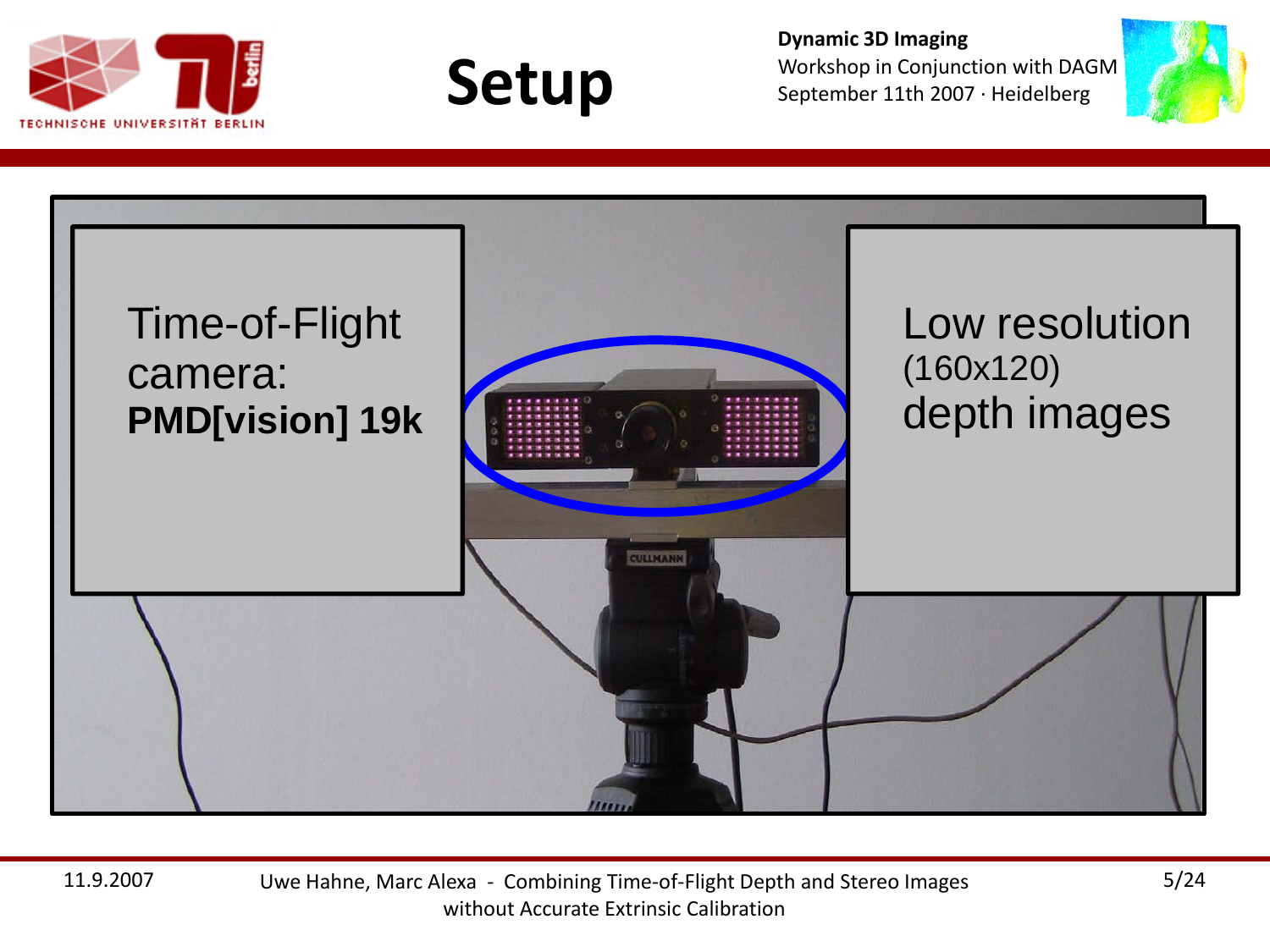







11.9.2007 Uwe Hahne, Marc Alexa - Combining Time-of-Flight Depth and Stereo Images without Accurate Extrinsic Calibration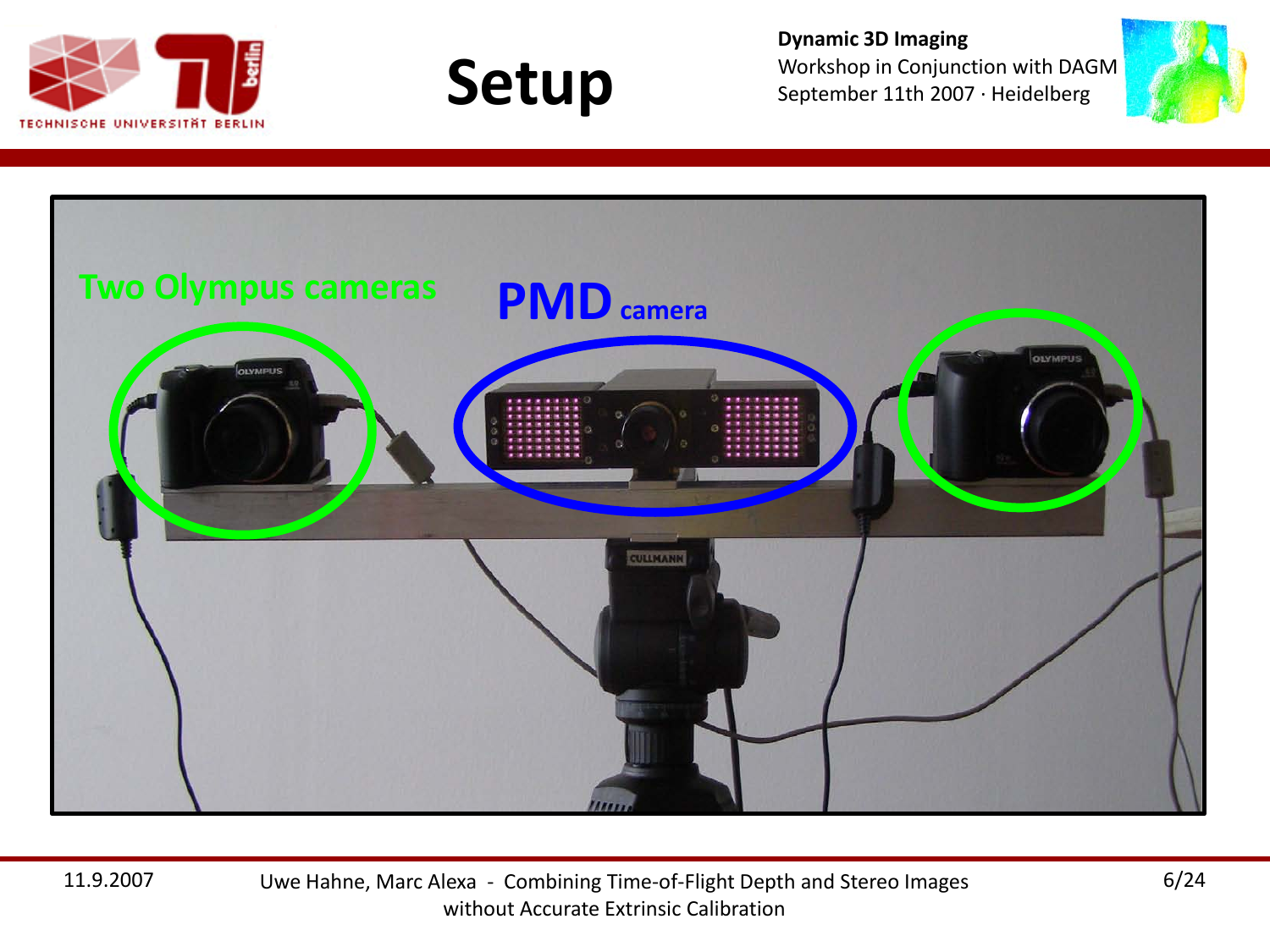

### **Calibration**



- Register all three images
	- − Intrinsic and extrinsic parameters
	- − Using OpenCV/Matlab CalibTK
- Problems due to:



- 1. Digital **consumer** cameras' mechanics
- 2. PMD camera has low resolution and **no real** intensity images
- 3. Cameras' views **differ too much** for same extrinsic calibration target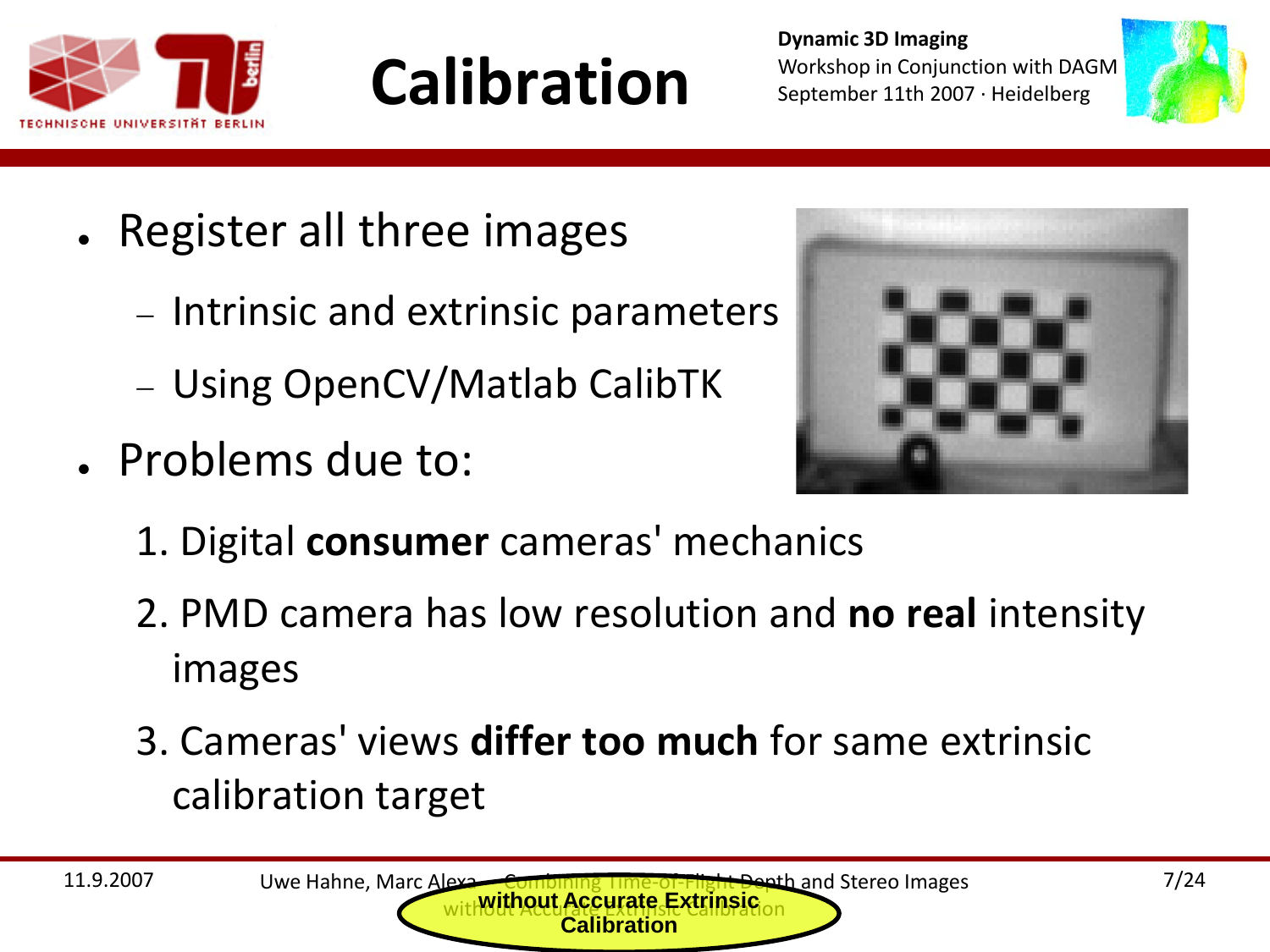

correlation

correlation

#### **Stereo basics**

**Dynamic 3D Imaging** Workshop in Conjunction with DAGM September 11th 2007 · Heidelberg



- Stereo algorithms' problems
	- − **Ambivalent correspondences**
	- − **Depth discontinuities**

depth/disparity

**PMD**



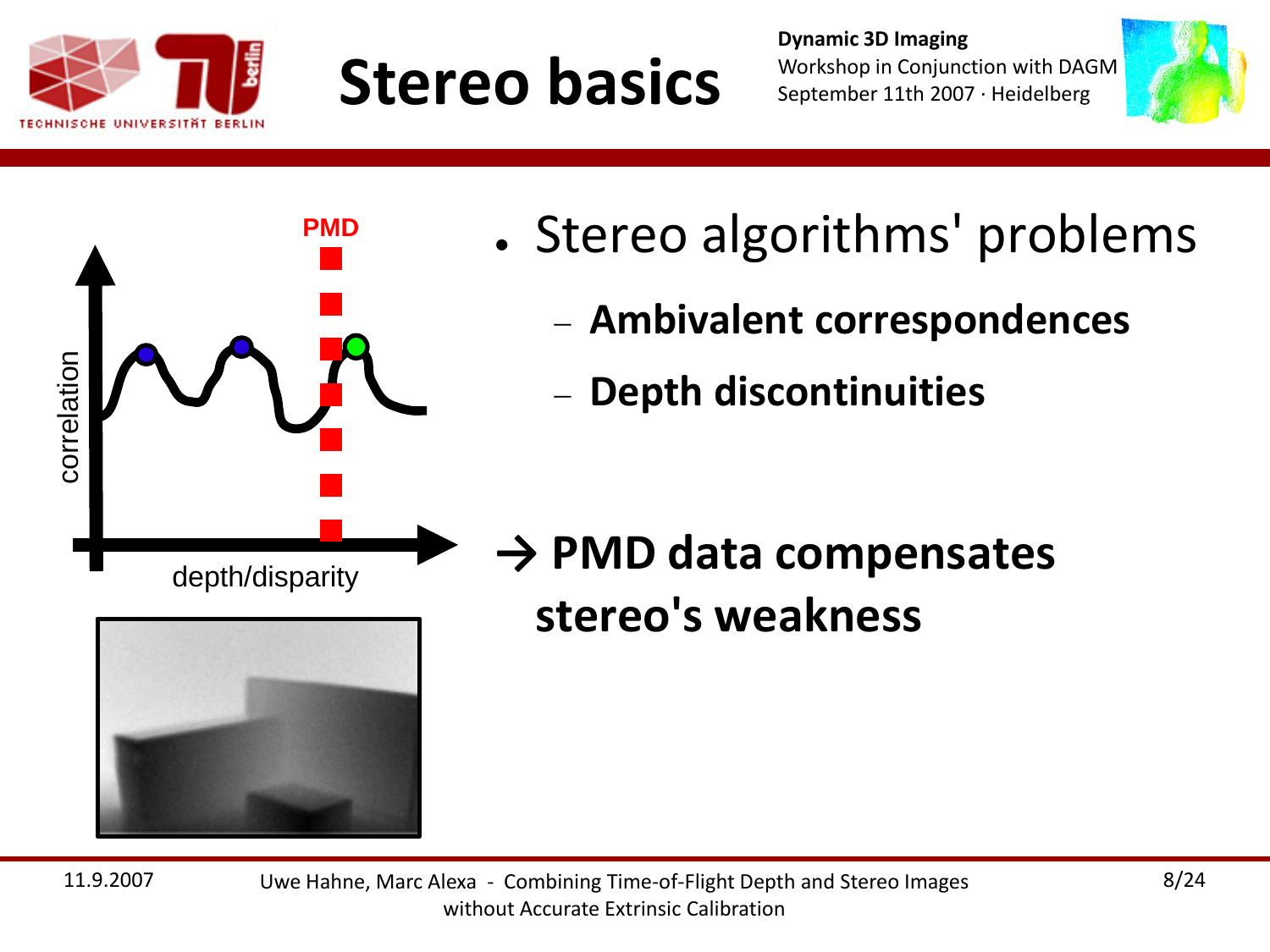



- Strong noise in PMD image:
	- − Taking 20 images
	- − Mean and Median image
	- − Variance image
- Enhances image **quality**



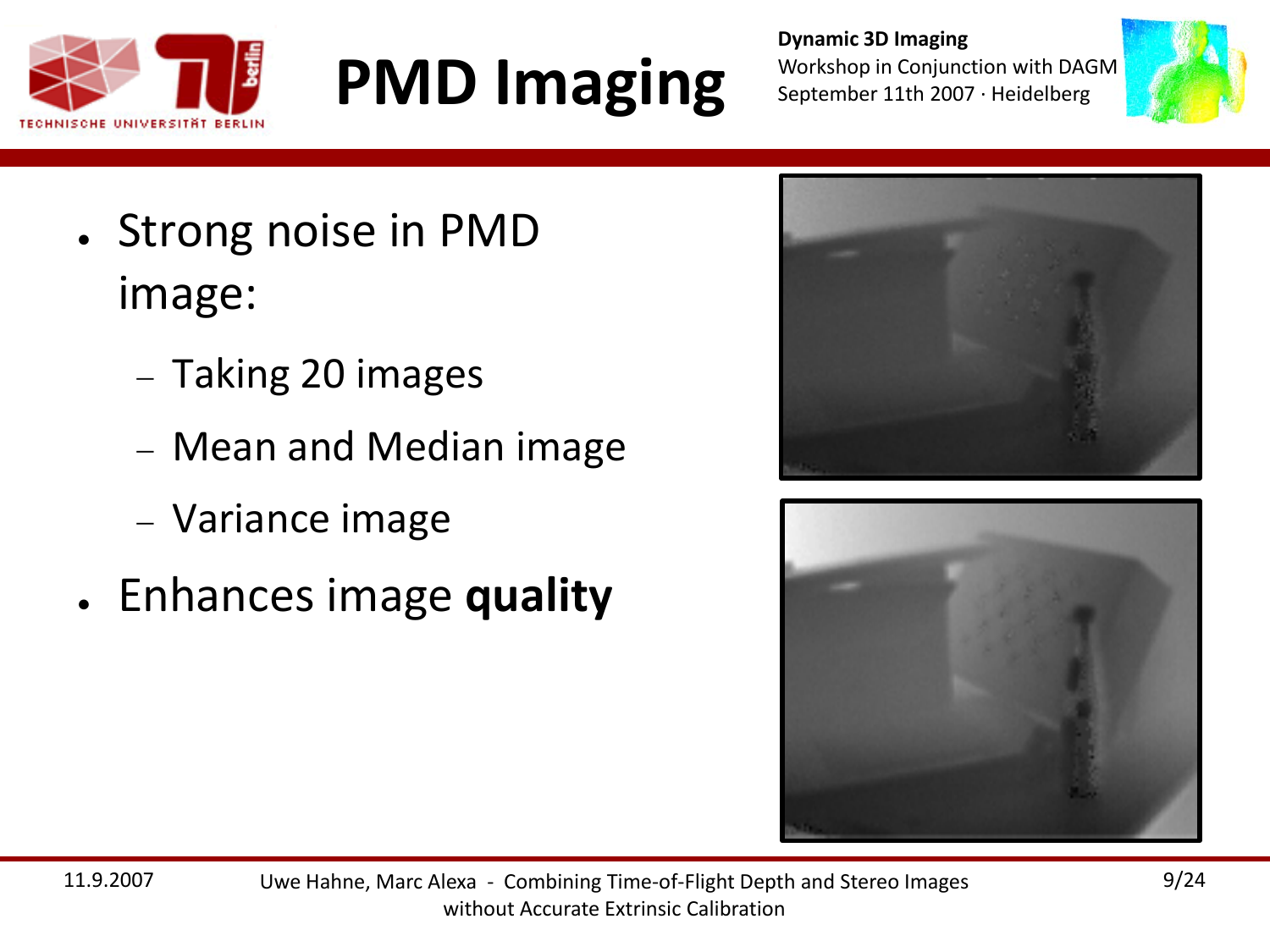

**Dynamic 3D Imaging** Workshop in Conjunction with DAGM September 11th 2007 · Heidelberg





11.9.2007 Uwe Hahne, Marc Alexa - Combining Time-of-Flight Depth and Stereo Images without Accurate Extrinsic Calibration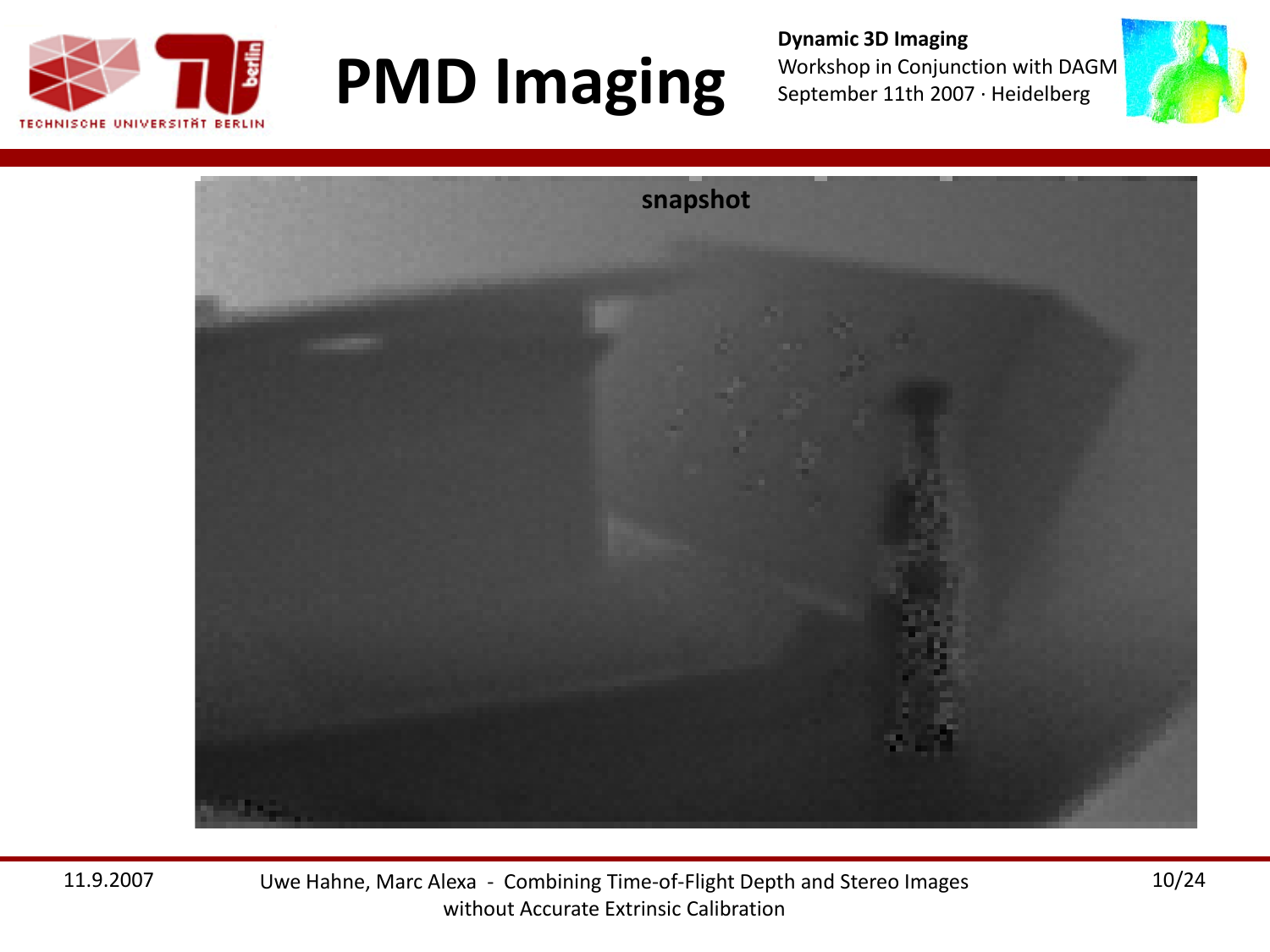



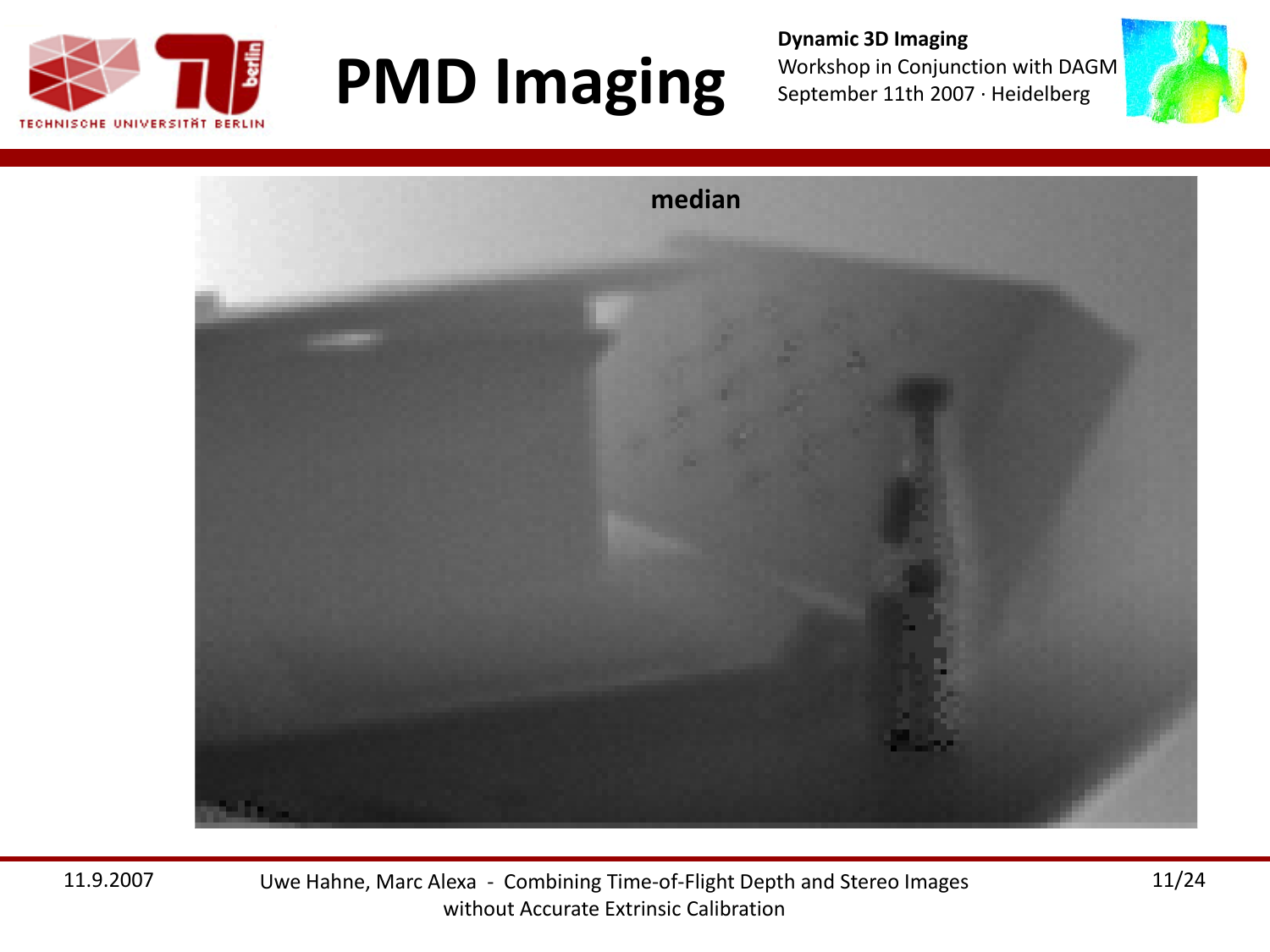



- Strong noise in PMD image:
	- − Taking 20 images
	- − Mean and Median image
	- − Variance image
- Enhances image **quality**
- Variance gives information about the **confidence** of the **depth values**

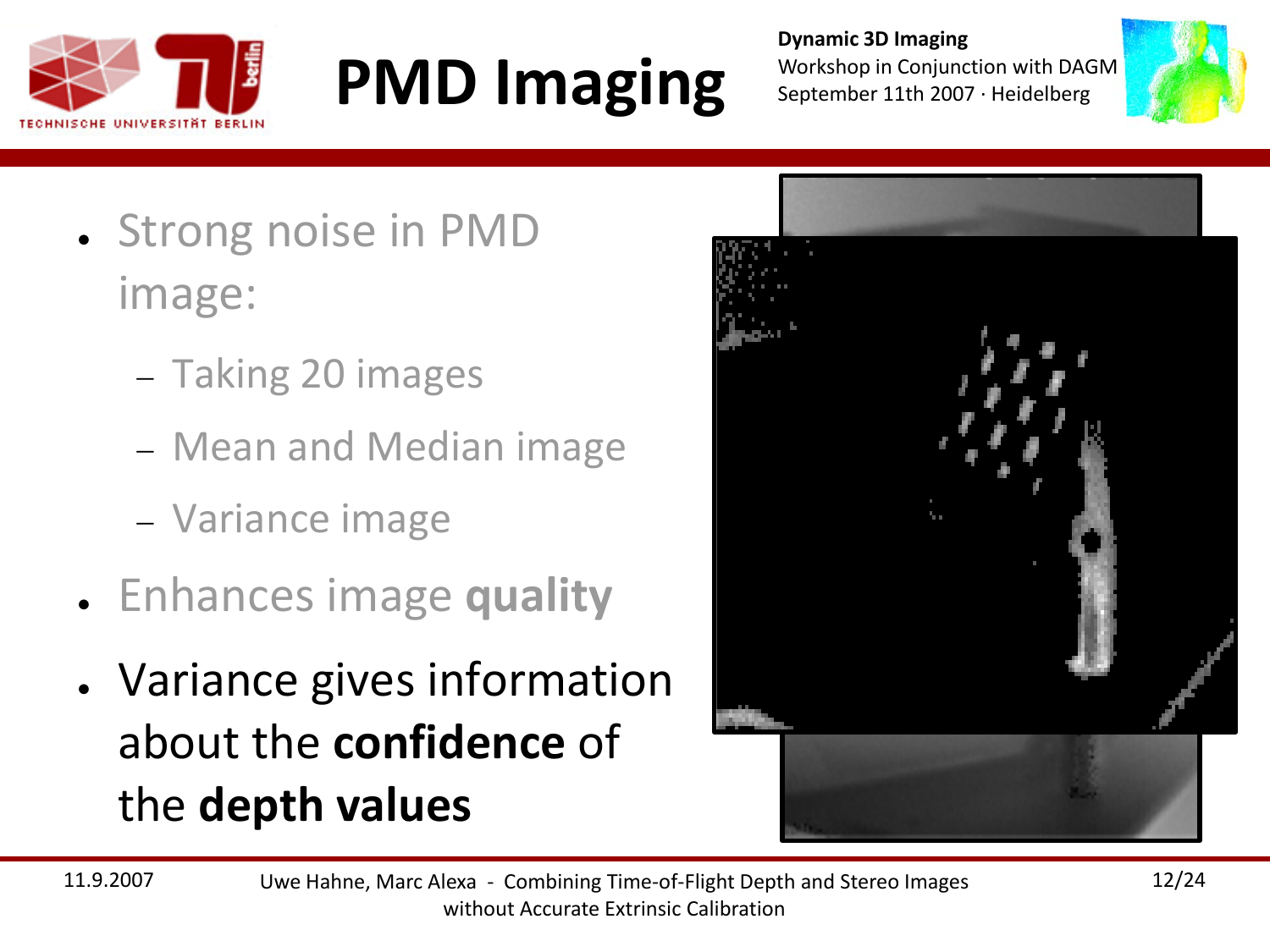





- **"Best formulated as a global problem"** [Tomasi2005]
	- **Dynamic programming**
	- **Max Flow/Min Cut**
	- **Our algorithm is based on Graph Cut formulation [Paris2004]**
- **Idea: Surfaces are diffuse and strong depth discontinuities exist only between objects**
- **Goal: Find a parametric surface S that minimizes an energy functional with two terms:**
	- − **Consistency c and Smoothing α**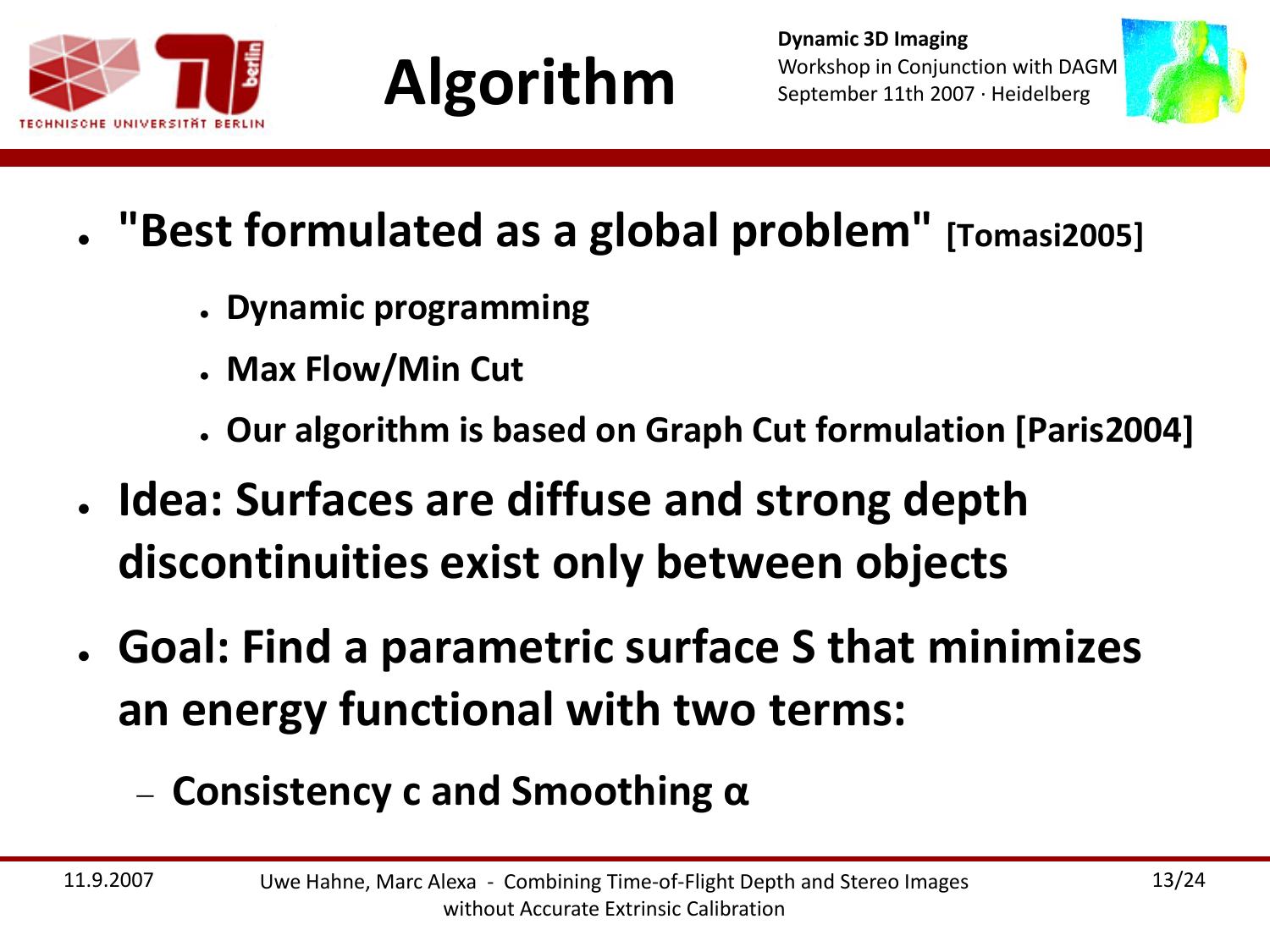





#### **Process overview:**

- − **Build a volume**
- − **Define domain of interest (DOI)**
- − **Construct graph**
- − **Set weights at edges**
	- **consistency**
	- **smoothing**
- − **Min cut gives the surface**

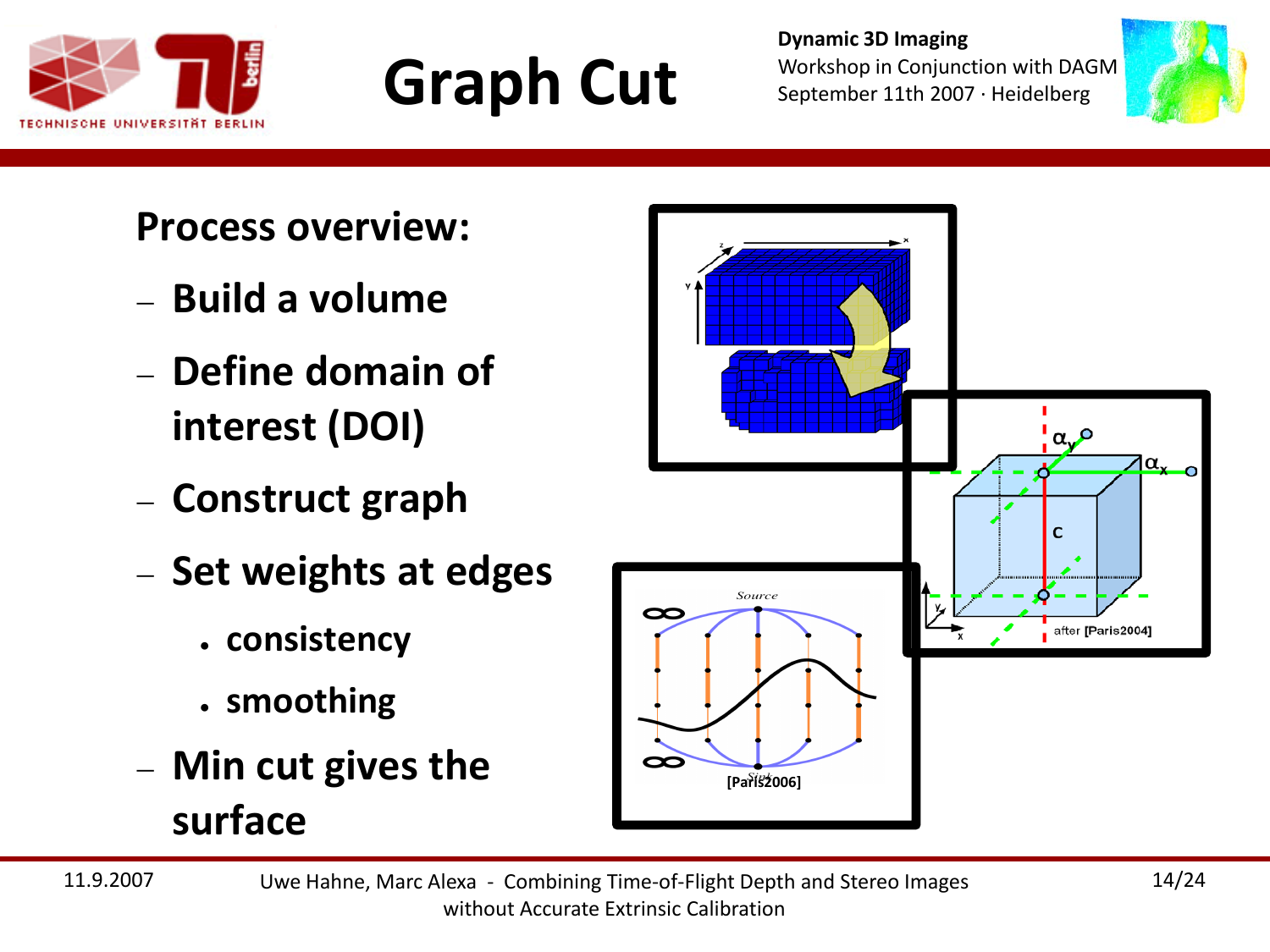





- $\cdot$  Volume size 400x300x100 = 12 Mio. voxels
- Define DOI using the **PMD depth image (median and variance)**
- Volume has to remain **6-connected**
- Results in approx. 2 Mio voxels
	- − Strongly reduced but still huge!



**y**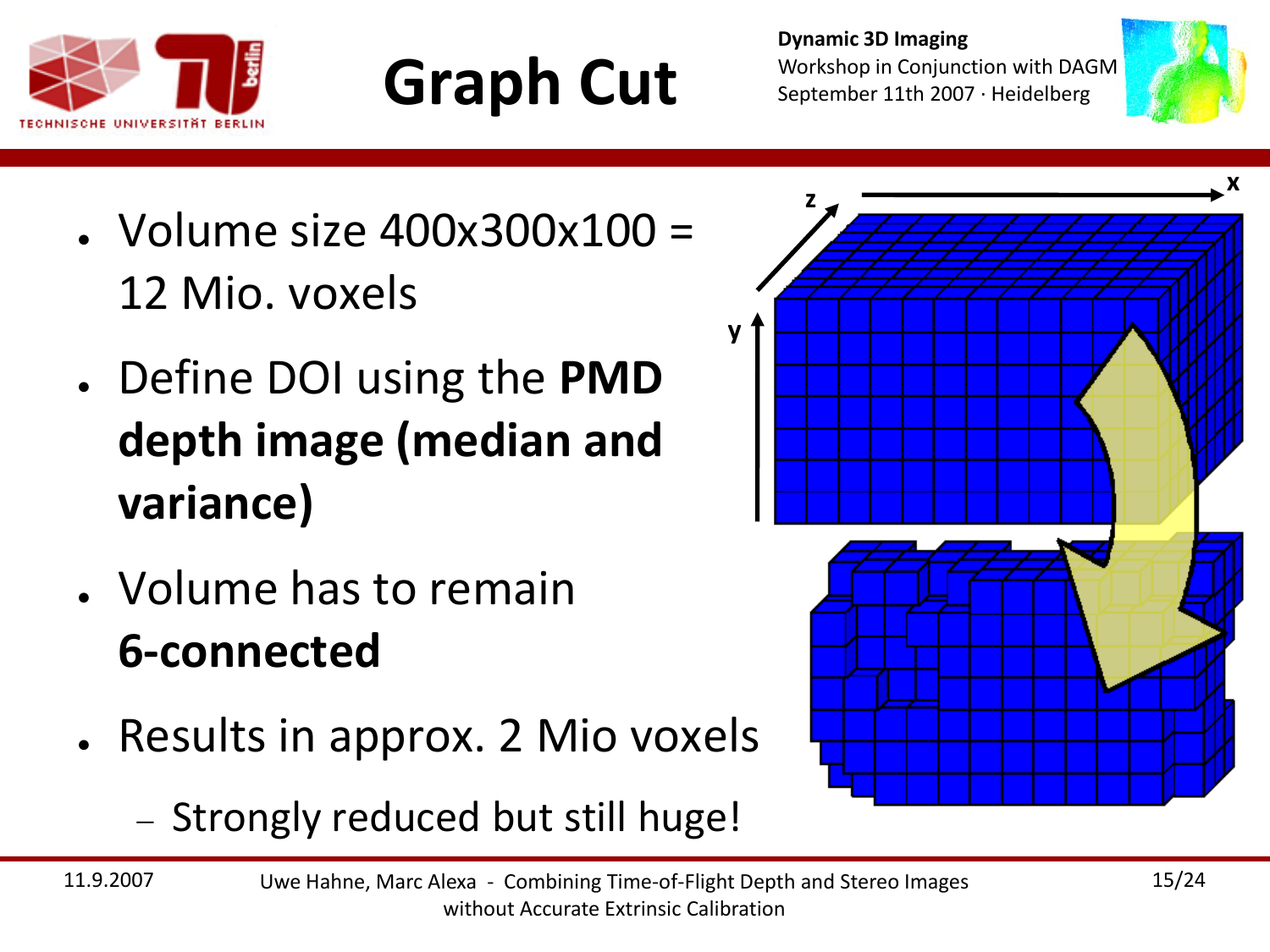





- Constructing a **graph**:
	- − **For each voxel:** one edge for the consistency term **c**
	- − **Between each neighbouring voxel:** two edges (for x and y) weighted with smoothing term **α**

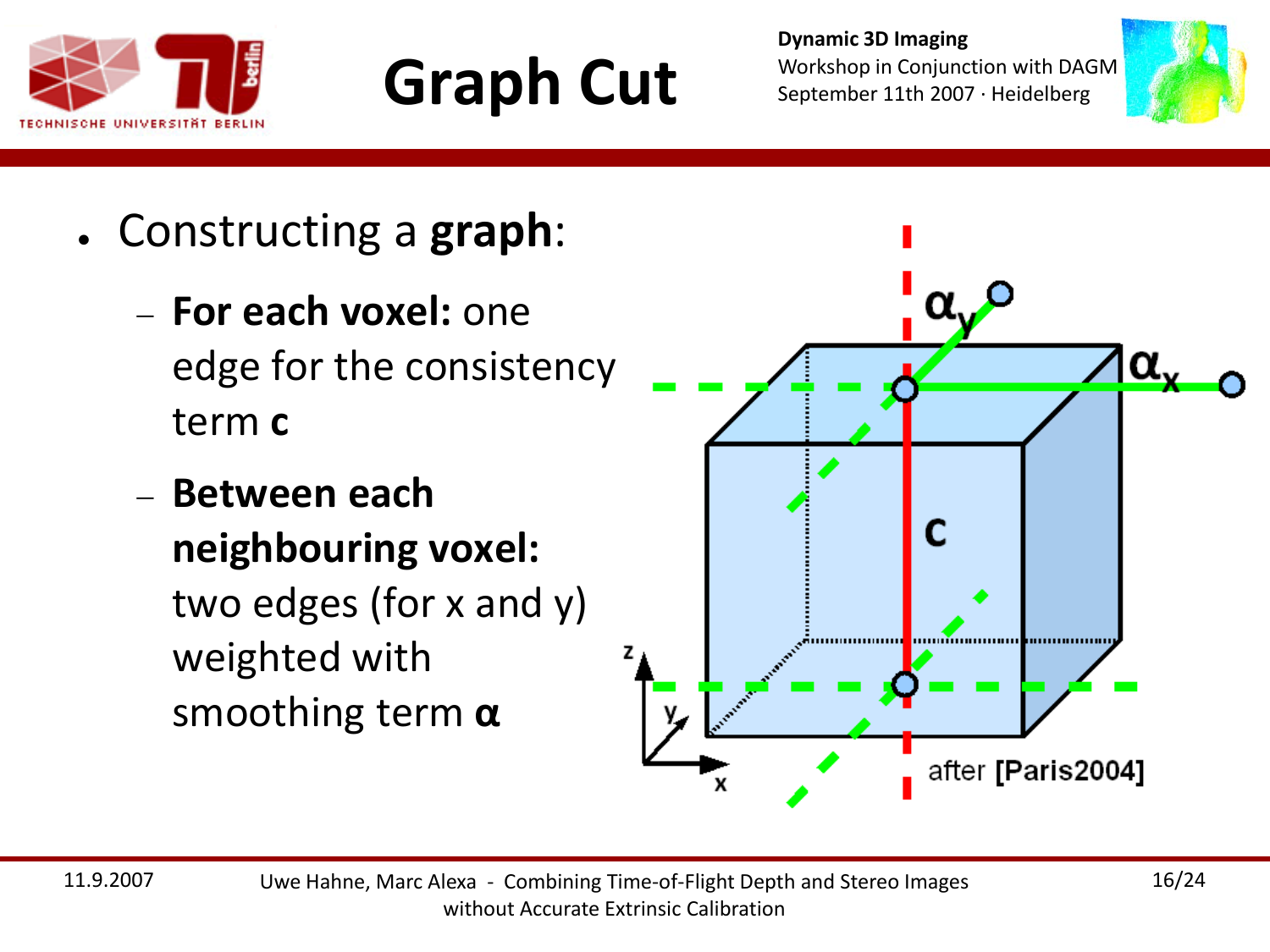





#### **Consistency** term:

- − **PMD** median image with variance
- − **Stereo** consistency with NCC or SSD

#### **Smoothing** term:

- − Depth differences in **PMD** image
- − Color differences inside both **stereo** images



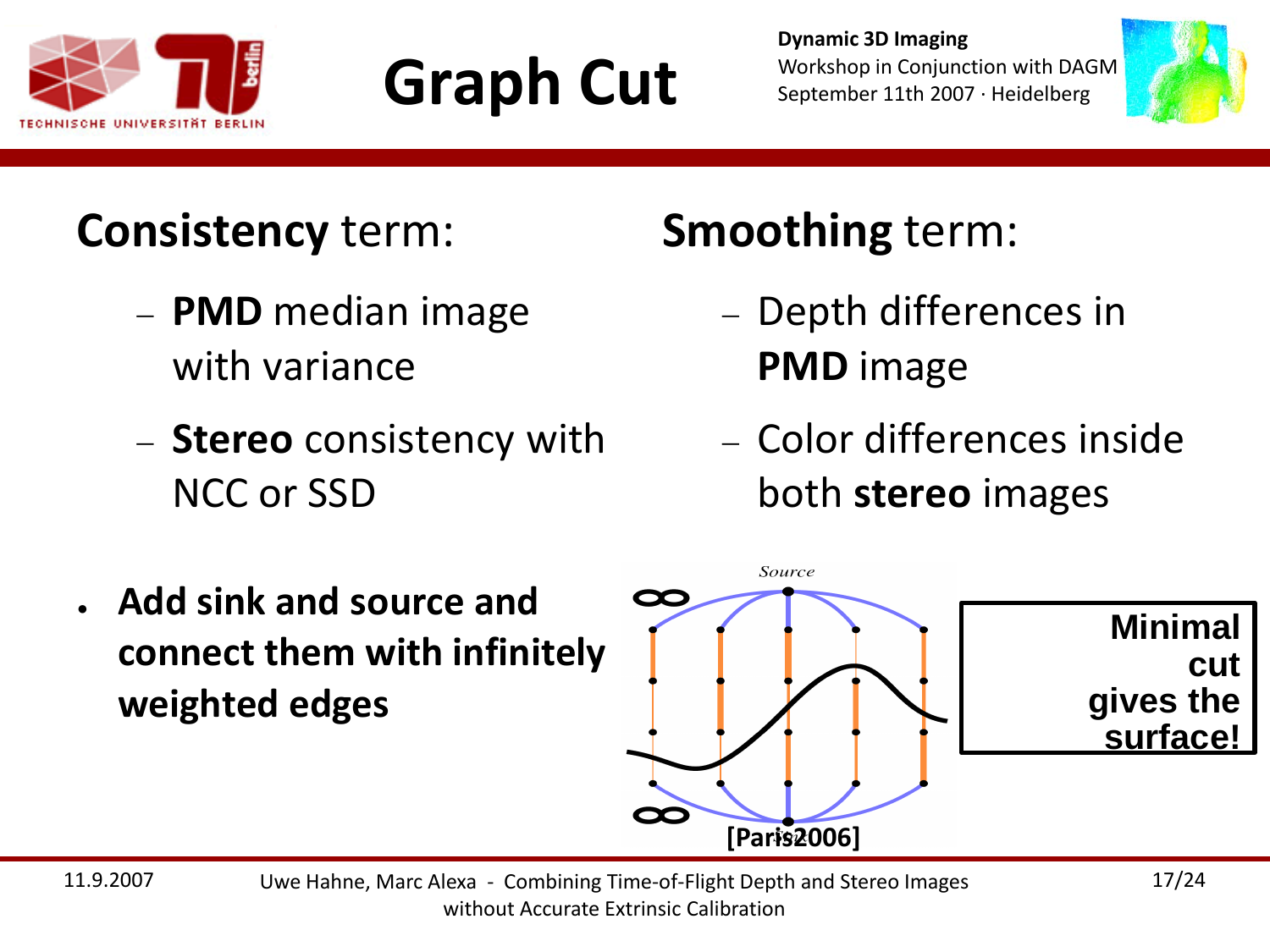





• Stereo (DOI with PMD) • Our reconstruction



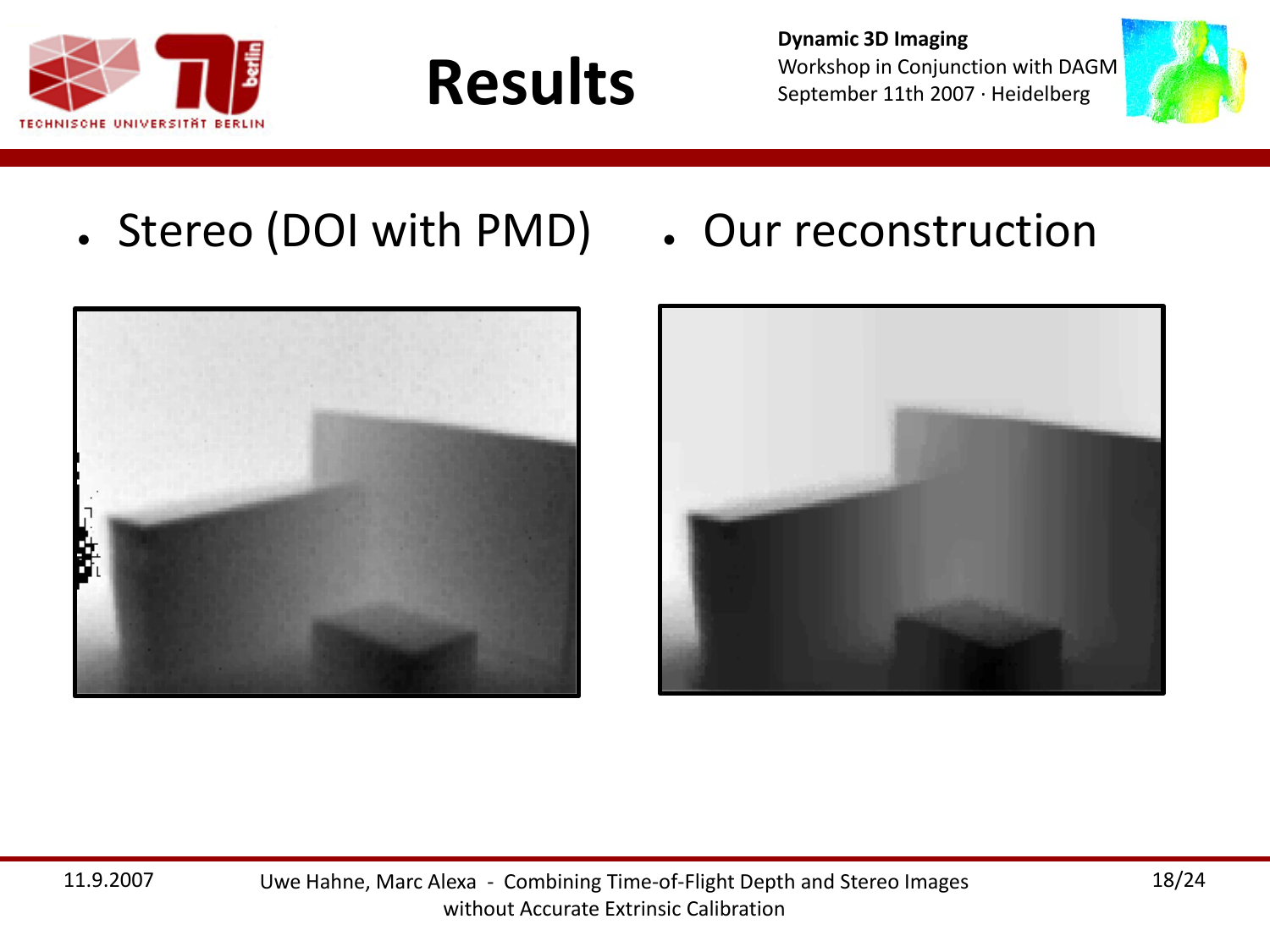





• Stereo (DOI with PMD) • Our reconstruction



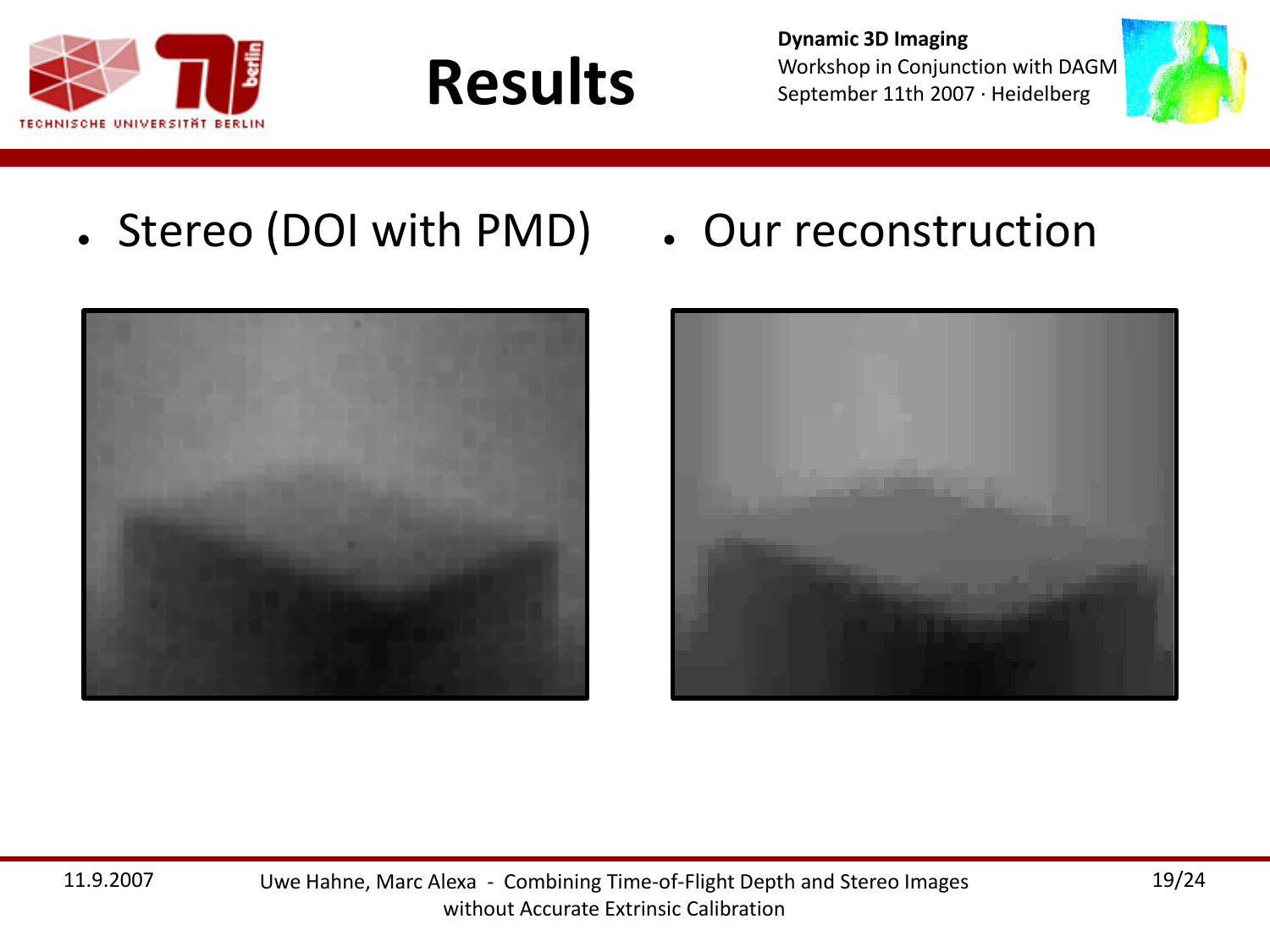



• PMD median image • Our reconstruction





**original resolutions** **Results**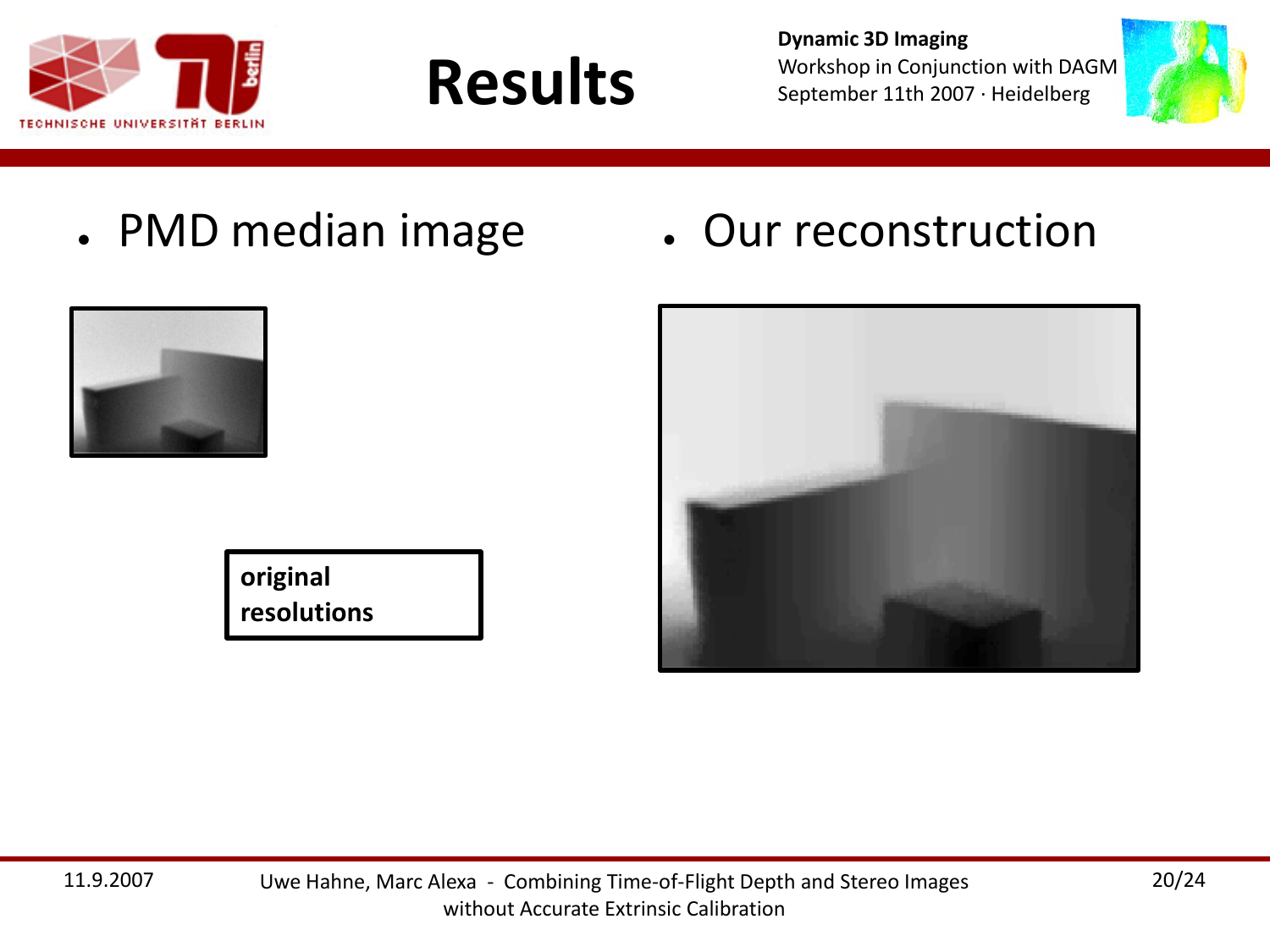

**Results**

**Dynamic 3D Imaging** Workshop in Conjunction with DAGM September 11th 2007 · Heidelberg



• PMD median image • Our reconstruction



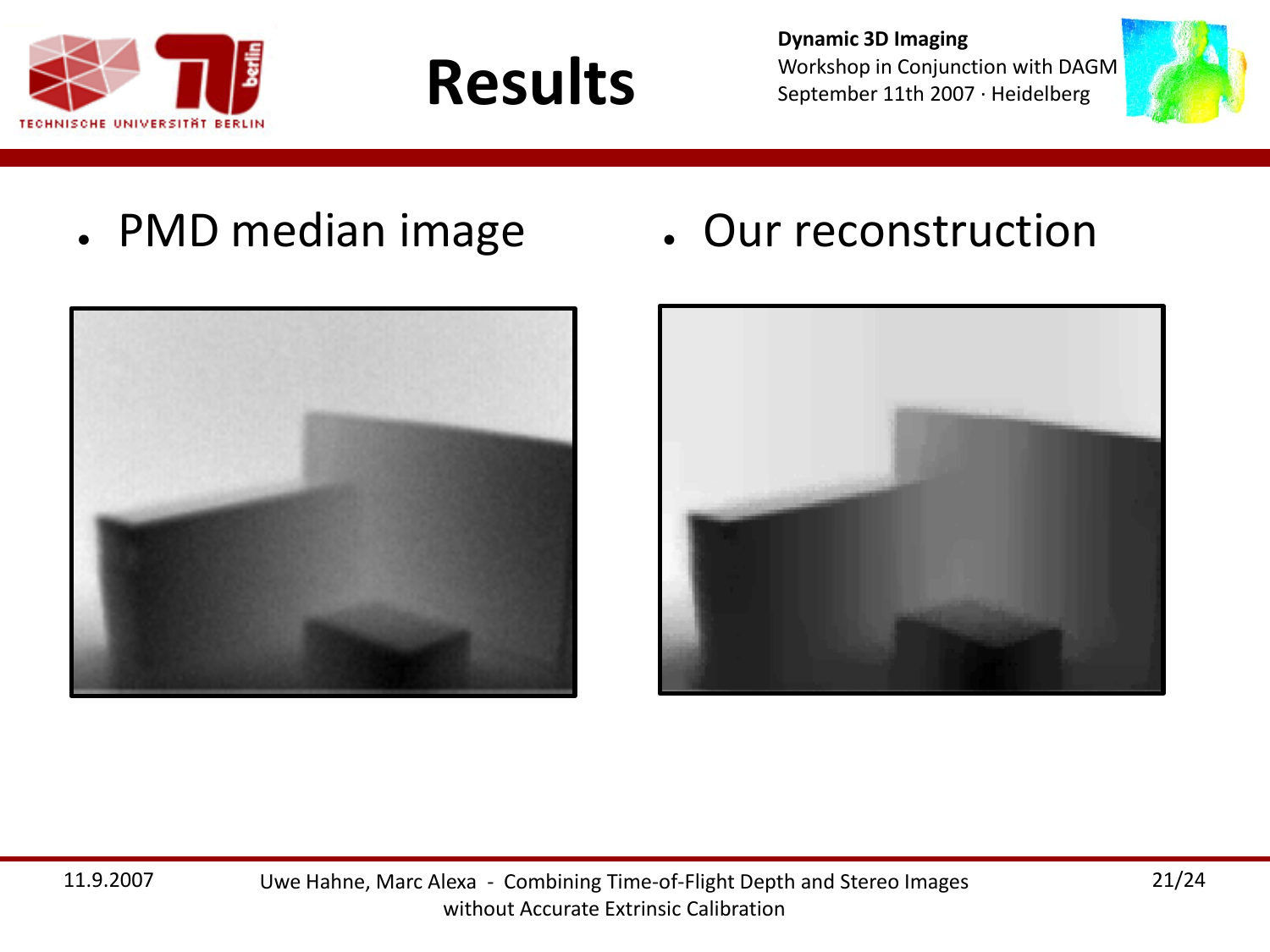



- PMD median image Our reconstruction
	-





**Results**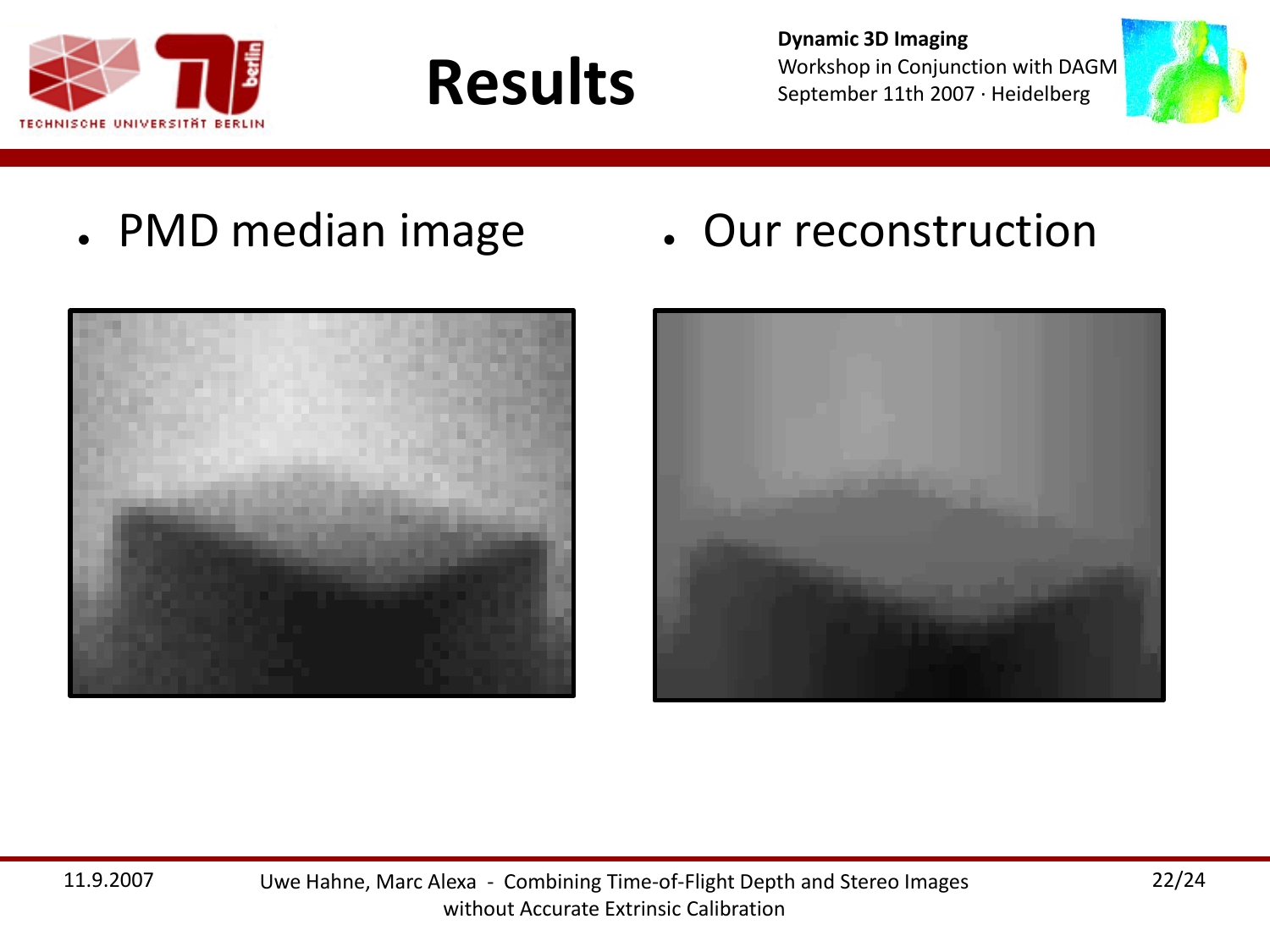





- Enhancement of 3D reconstruction without accurate calibration
- Speed up the surface reconstruction using a DOI
	- − Computation time are still several minutes
- Higher resolution is limited by algorithm
- Results show only a proof of concept
- Exact evaluation of accuracy is missing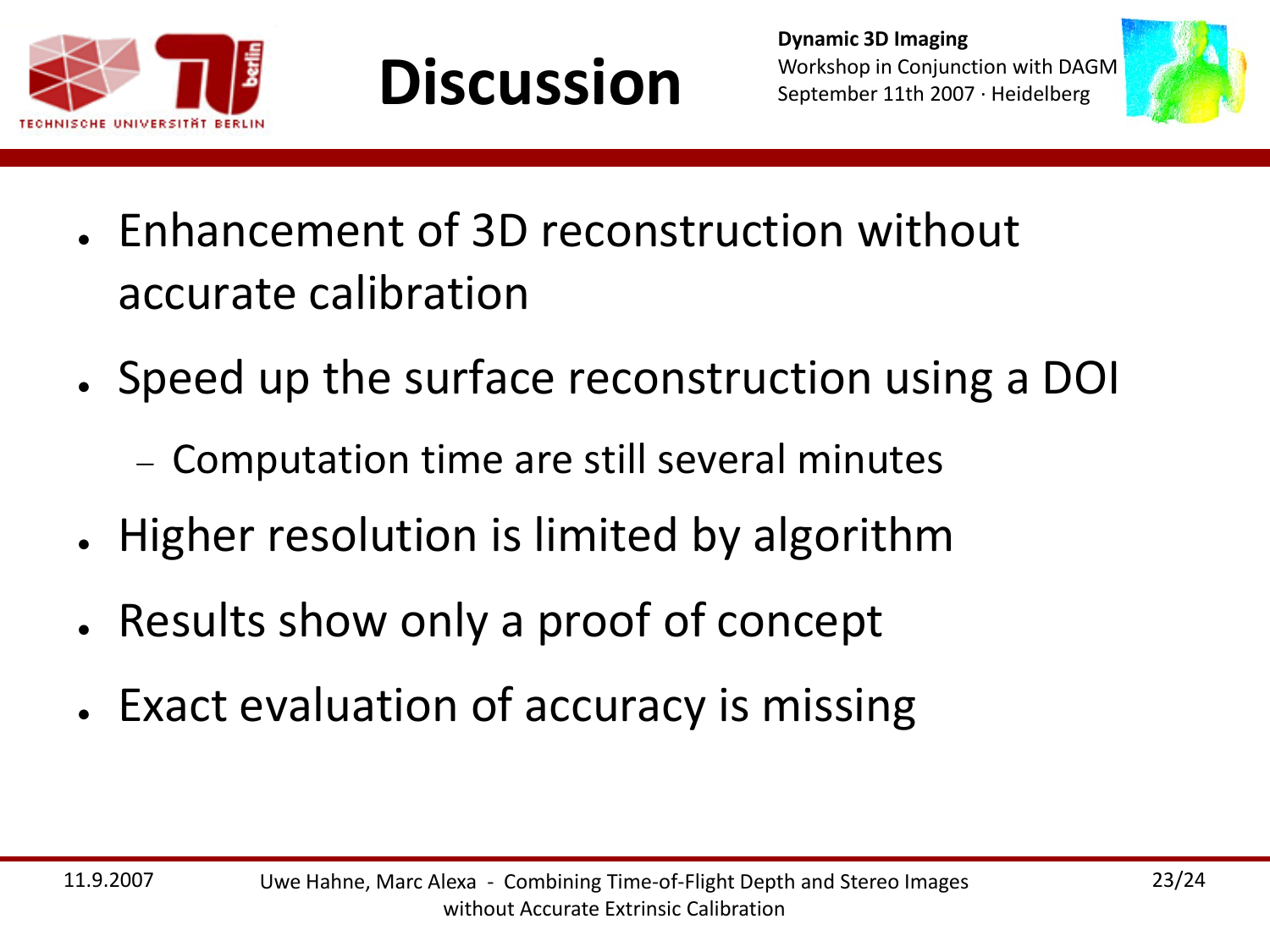





- For better results, an accurate calibration is **indispensable**
	- − **Using other cameras and a more professional setup**
- Computation times will be enhanced
	- − Faster stereo algorithms
	- − Use PMD data especially for acceleration
- Create Applications
	- − AR, VR, Object reconstruction, Motion capturing...